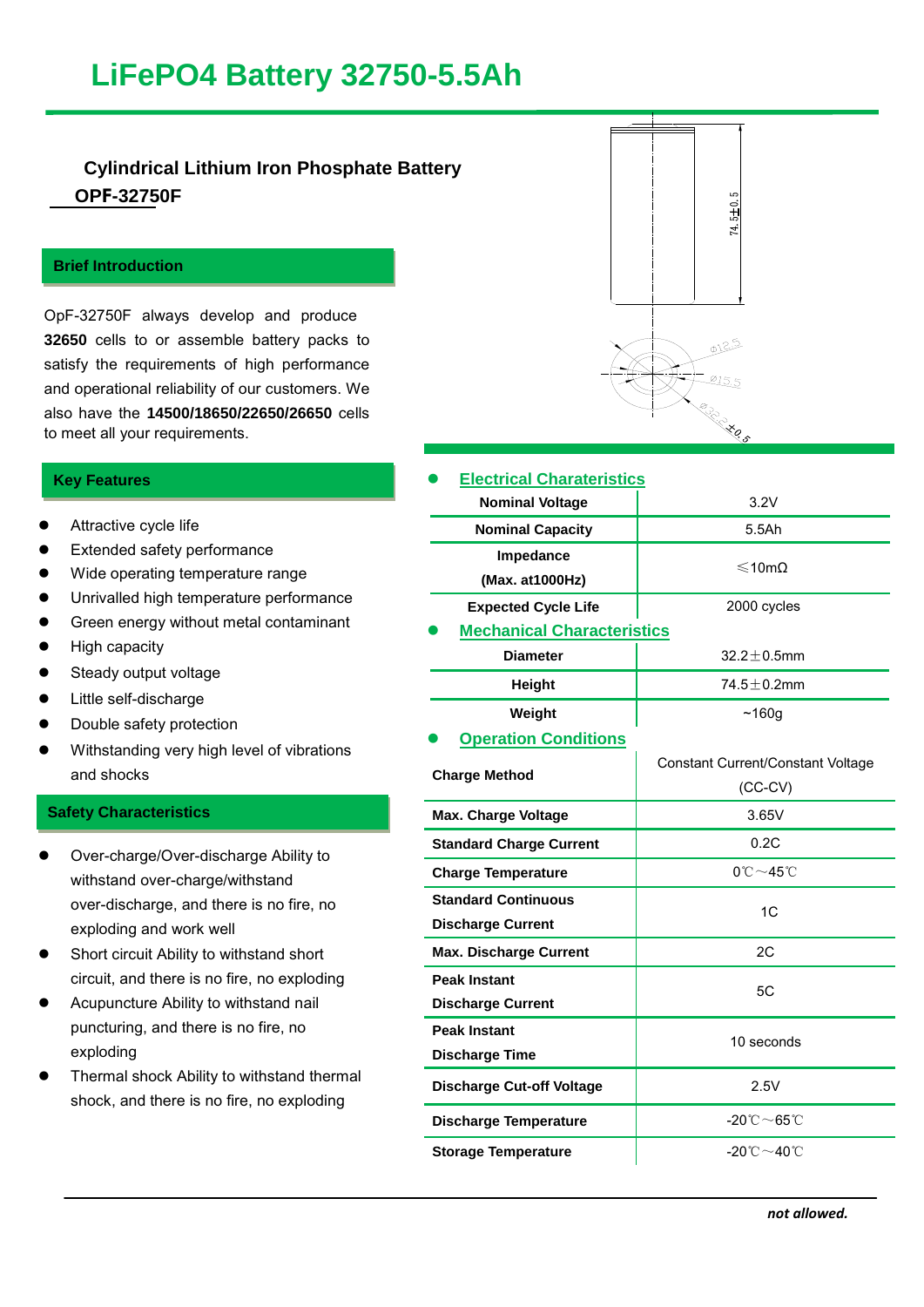

Capacity (Ah)